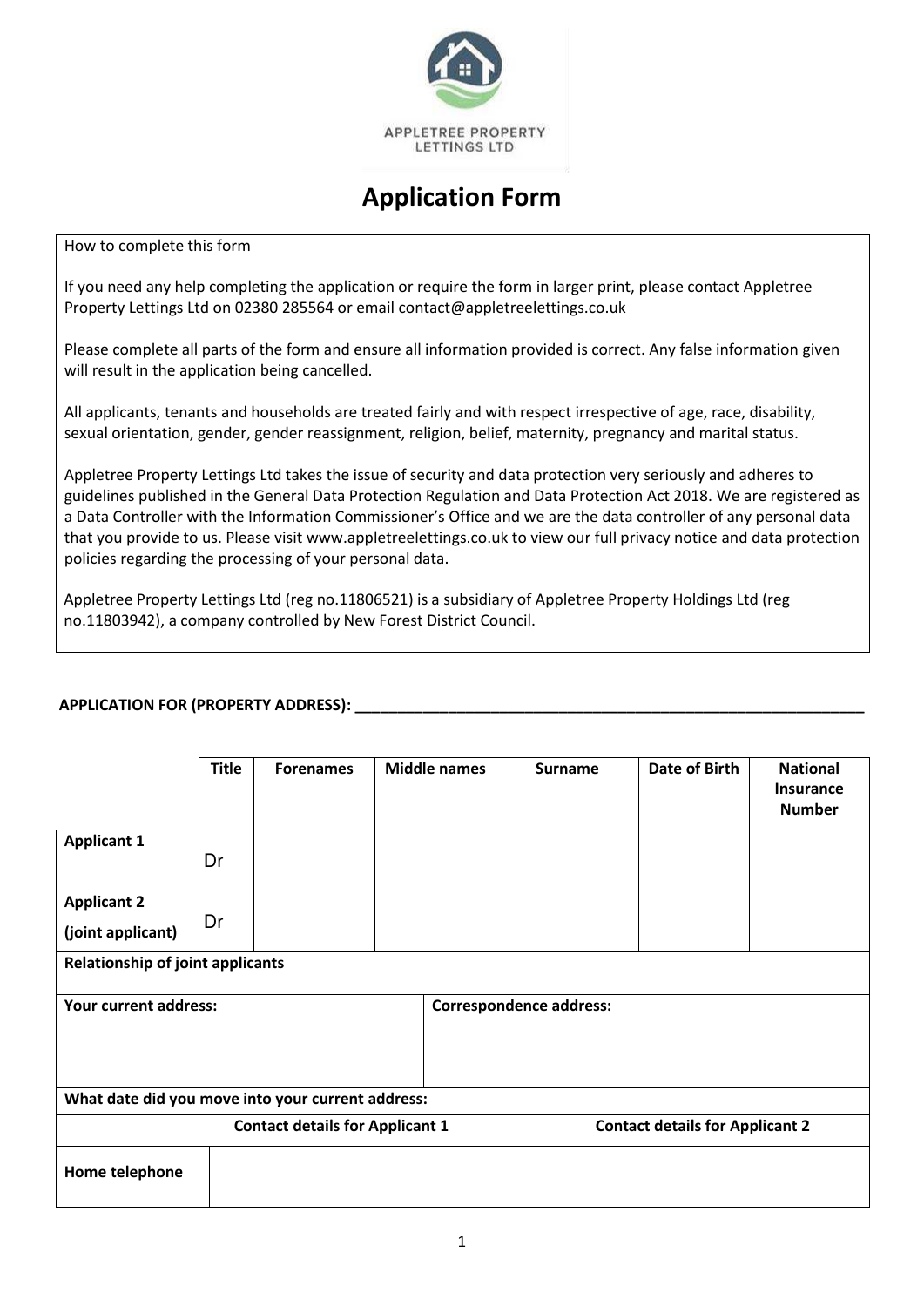| Mobile telephone                 |                                                                                                                           |                                                                                                                     |                                  |                                  |                                |                                     |  |  |
|----------------------------------|---------------------------------------------------------------------------------------------------------------------------|---------------------------------------------------------------------------------------------------------------------|----------------------------------|----------------------------------|--------------------------------|-------------------------------------|--|--|
|                                  | Work telephone                                                                                                            |                                                                                                                     |                                  |                                  |                                |                                     |  |  |
|                                  | <b>Email address</b>                                                                                                      |                                                                                                                     |                                  |                                  |                                |                                     |  |  |
|                                  | Please give details of all the people in your household. Your household is anyone else who lives with you<br>permanently. |                                                                                                                     |                                  |                                  |                                |                                     |  |  |
| <b>Title</b>                     | <b>Forenames</b>                                                                                                          | <b>Surname</b>                                                                                                      | Sex                              | Age                              | <b>Date of Birth</b>           | Relationship to you                 |  |  |
| <b>Mrs</b>                       |                                                                                                                           |                                                                                                                     |                                  |                                  |                                |                                     |  |  |
| <b>Miss</b>                      |                                                                                                                           |                                                                                                                     |                                  |                                  |                                |                                     |  |  |
| Ms                               |                                                                                                                           |                                                                                                                     |                                  |                                  |                                |                                     |  |  |
| Ms                               |                                                                                                                           |                                                                                                                     |                                  |                                  |                                |                                     |  |  |
| <b>Miss</b>                      |                                                                                                                           |                                                                                                                     |                                  |                                  |                                |                                     |  |  |
|                                  |                                                                                                                           |                                                                                                                     | <b>Current name:</b>             |                                  |                                |                                     |  |  |
|                                  | by a previous name?                                                                                                       | Has anyone in your household ever been known                                                                        | <b>Previous name:</b>            |                                  |                                |                                     |  |  |
|                                  | Do you have any pets?                                                                                                     |                                                                                                                     |                                  |                                  |                                | Yes $\blacksquare$<br>No: $\square$ |  |  |
|                                  | If 'yes', please give details:                                                                                            |                                                                                                                     |                                  |                                  |                                |                                     |  |  |
|                                  |                                                                                                                           |                                                                                                                     |                                  |                                  |                                |                                     |  |  |
|                                  |                                                                                                                           |                                                                                                                     |                                  |                                  |                                |                                     |  |  |
|                                  |                                                                                                                           | Please supply us with your previous addresses for the past 5 years (if you do not provide correct information       |                                  |                                  |                                |                                     |  |  |
|                                  |                                                                                                                           | you may not be considered for a tenancy).                                                                           |                                  |                                  |                                |                                     |  |  |
|                                  | <b>Address 1 - Applicant 1</b>                                                                                            |                                                                                                                     |                                  |                                  | <b>Address 2 - Applicant 1</b> |                                     |  |  |
|                                  |                                                                                                                           |                                                                                                                     |                                  |                                  |                                |                                     |  |  |
|                                  |                                                                                                                           |                                                                                                                     |                                  |                                  |                                |                                     |  |  |
| Post code                        |                                                                                                                           |                                                                                                                     |                                  | Post code                        |                                |                                     |  |  |
|                                  | Dates you lived in the property.                                                                                          |                                                                                                                     |                                  | Dates you lived in the property. |                                |                                     |  |  |
| From:                            |                                                                                                                           |                                                                                                                     |                                  | From:                            |                                |                                     |  |  |
| To:                              |                                                                                                                           |                                                                                                                     | To:                              |                                  |                                |                                     |  |  |
| <b>Address 1 - Applicant 2</b>   |                                                                                                                           |                                                                                                                     | <b>Address 2 - Applicant 2</b>   |                                  |                                |                                     |  |  |
|                                  |                                                                                                                           |                                                                                                                     |                                  |                                  |                                |                                     |  |  |
|                                  |                                                                                                                           |                                                                                                                     |                                  |                                  |                                |                                     |  |  |
| Post code                        |                                                                                                                           |                                                                                                                     |                                  | Post code                        |                                |                                     |  |  |
| Dates you lived in the property. |                                                                                                                           |                                                                                                                     | Dates you lived in the property. |                                  |                                |                                     |  |  |
| From:                            |                                                                                                                           |                                                                                                                     | From:                            |                                  |                                |                                     |  |  |
| To:                              |                                                                                                                           |                                                                                                                     | To:                              |                                  |                                |                                     |  |  |
|                                  |                                                                                                                           | What is your current housing situation? (e.g, renting, living with relatives, Council / Housing Association tenant) |                                  |                                  |                                |                                     |  |  |
|                                  |                                                                                                                           |                                                                                                                     |                                  |                                  |                                |                                     |  |  |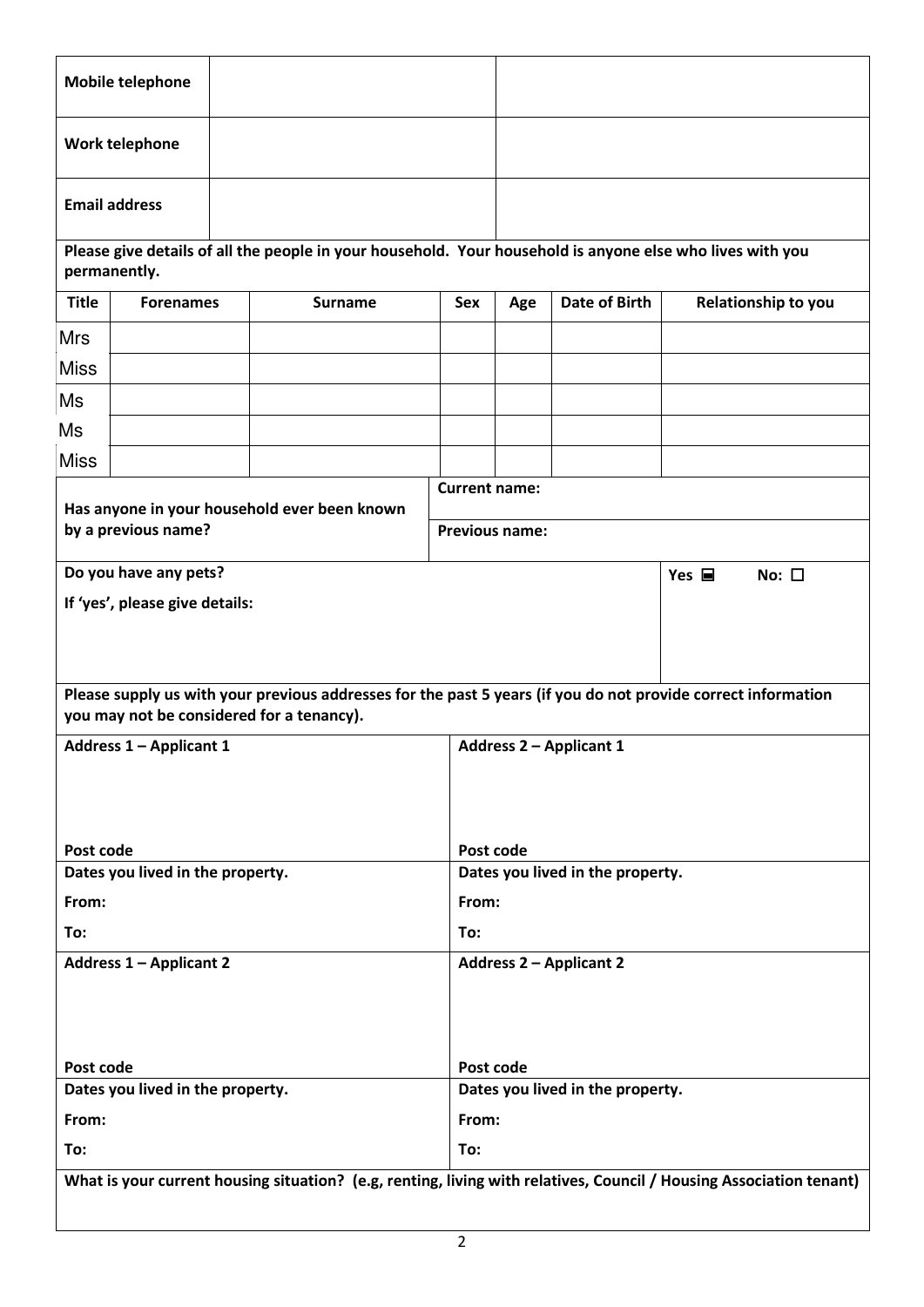| If you rent your home from a landlord please supply their name, address and contact telephone number.                                                                                         |  |  |               |                 |
|-----------------------------------------------------------------------------------------------------------------------------------------------------------------------------------------------|--|--|---------------|-----------------|
| Name:                                                                                                                                                                                         |  |  |               |                 |
| <b>Address:</b>                                                                                                                                                                               |  |  |               |                 |
|                                                                                                                                                                                               |  |  |               |                 |
|                                                                                                                                                                                               |  |  |               |                 |
| Email:                                                                                                                                                                                        |  |  |               |                 |
| Telephone number:                                                                                                                                                                             |  |  |               |                 |
| Do you have any rent arrears with your current or any previous landlord?                                                                                                                      |  |  | Yes $\square$ | No <sub>1</sub> |
| If 'yes', please state how much and what payments you are making:                                                                                                                             |  |  |               |                 |
| £                                                                                                                                                                                             |  |  |               |                 |
|                                                                                                                                                                                               |  |  |               |                 |
| Do you or any member of the household own, part-own, rent or have an interest in<br>any other properties in the UK or elsewhere in the world apart from the one you<br>live in at the moment? |  |  |               | No <sub>1</sub> |
| If 'yes', please supply the address of the property and whether it is rented or<br>owned:                                                                                                     |  |  |               |                 |
|                                                                                                                                                                                               |  |  |               |                 |
|                                                                                                                                                                                               |  |  |               |                 |
| If anyone in your household works, please provide details below.                                                                                                                              |  |  |               |                 |
| <b>Name</b>                                                                                                                                                                                   |  |  |               |                 |
| Job title                                                                                                                                                                                     |  |  |               |                 |
| Employer's name                                                                                                                                                                               |  |  |               |                 |
| Employer's<br>address                                                                                                                                                                         |  |  |               |                 |
| Date job started                                                                                                                                                                              |  |  |               |                 |
| <b>Salary</b>                                                                                                                                                                                 |  |  |               |                 |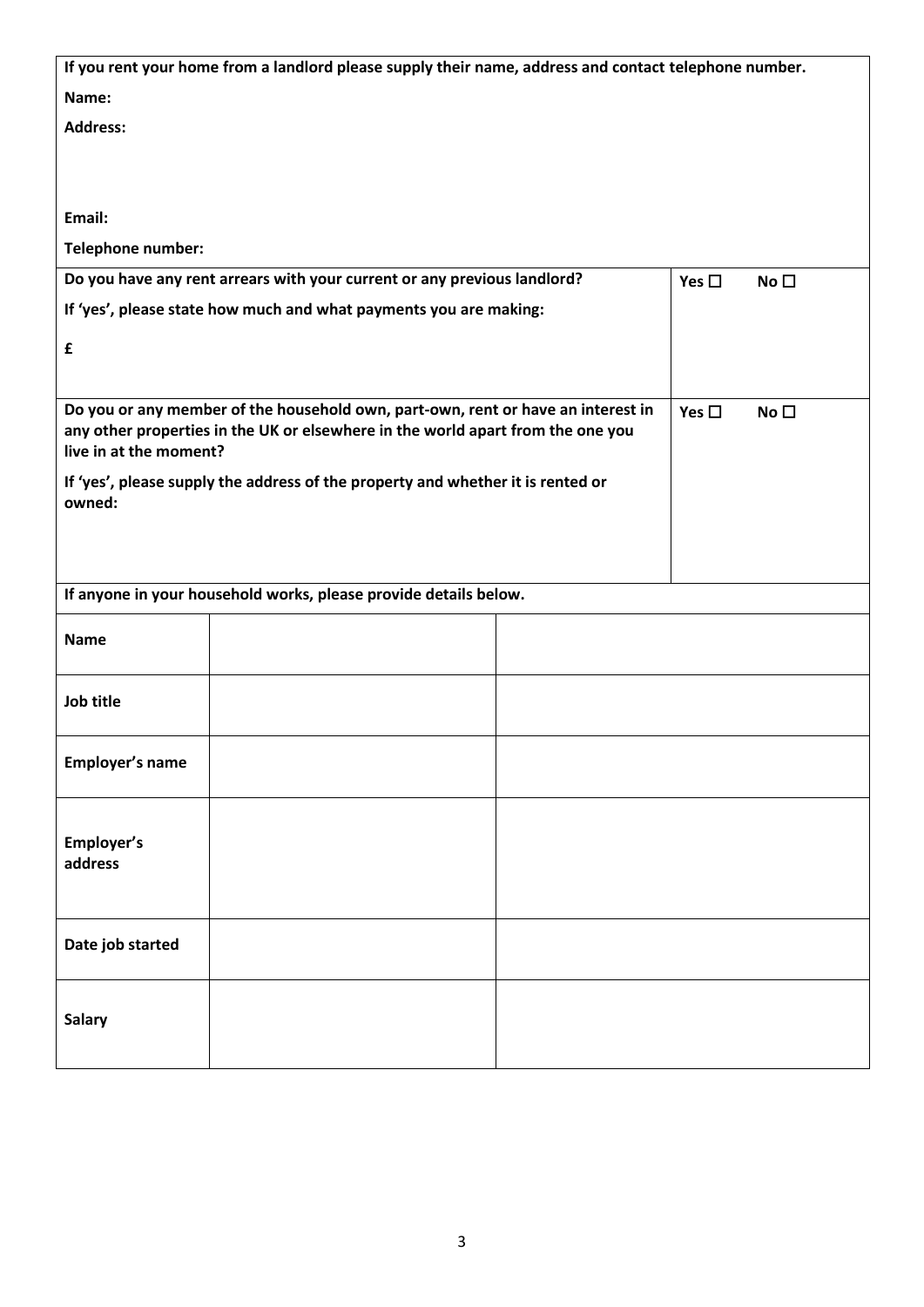| What other income do you or anyone else in your household receive? |                                                                                   |   |               |                 |
|--------------------------------------------------------------------|-----------------------------------------------------------------------------------|---|---------------|-----------------|
| <b>Name</b>                                                        | Type of income                                                                    |   | How much      |                 |
|                                                                    |                                                                                   | £ | every         |                 |
|                                                                    |                                                                                   | £ | every         |                 |
|                                                                    |                                                                                   | £ | every         |                 |
|                                                                    |                                                                                   | £ | every         |                 |
|                                                                    |                                                                                   | £ | every         |                 |
|                                                                    |                                                                                   | £ | every         |                 |
|                                                                    | Do you have any savings or assets (e.g. money in a bank account, savings, shares) |   | Yes $\square$ | No <sub>1</sub> |
|                                                                    | If 'yes' please state how much and provide details of bank/company:               |   |               |                 |
|                                                                    |                                                                                   |   |               |                 |
|                                                                    |                                                                                   |   |               |                 |
|                                                                    |                                                                                   |   |               |                 |
|                                                                    | Does any household member have or ever been subject to the following:             |   |               |                 |
| <b>Bankruptcy</b>                                                  |                                                                                   |   | Yes $\square$ | No <sub>1</sub> |
| <b>County Court Judgement(s)</b>                                   |                                                                                   |   |               |                 |
| <b>IVA</b>                                                         |                                                                                   |   |               |                 |
| <b>Adverse credit</b>                                              |                                                                                   |   |               |                 |
| If 'yes' please give details:                                      |                                                                                   |   |               |                 |
|                                                                    |                                                                                   |   |               |                 |
|                                                                    |                                                                                   |   |               |                 |
|                                                                    |                                                                                   |   |               |                 |
| property?                                                          | Have you or any other member of your household ever been evicted from a           |   | Yes $\square$ | No <sub>1</sub> |
| If 'yes', please confirm:                                          |                                                                                   |   |               |                 |
| Date of eviction:                                                  |                                                                                   |   |               |                 |
| <b>Reason for eviction:</b>                                        |                                                                                   |   |               |                 |
|                                                                    |                                                                                   |   |               |                 |
|                                                                    |                                                                                   |   |               |                 |
|                                                                    |                                                                                   |   |               |                 |
| social behaviour order?                                            | Have you or any other member of your household ever been served with an anti-     |   | Yes $\square$ | No <sub>1</sub> |
| If 'yes', please give details:                                     |                                                                                   |   |               |                 |
|                                                                    |                                                                                   |   |               |                 |
|                                                                    |                                                                                   |   |               |                 |
|                                                                    |                                                                                   |   |               |                 |
|                                                                    |                                                                                   |   |               |                 |
|                                                                    |                                                                                   |   |               |                 |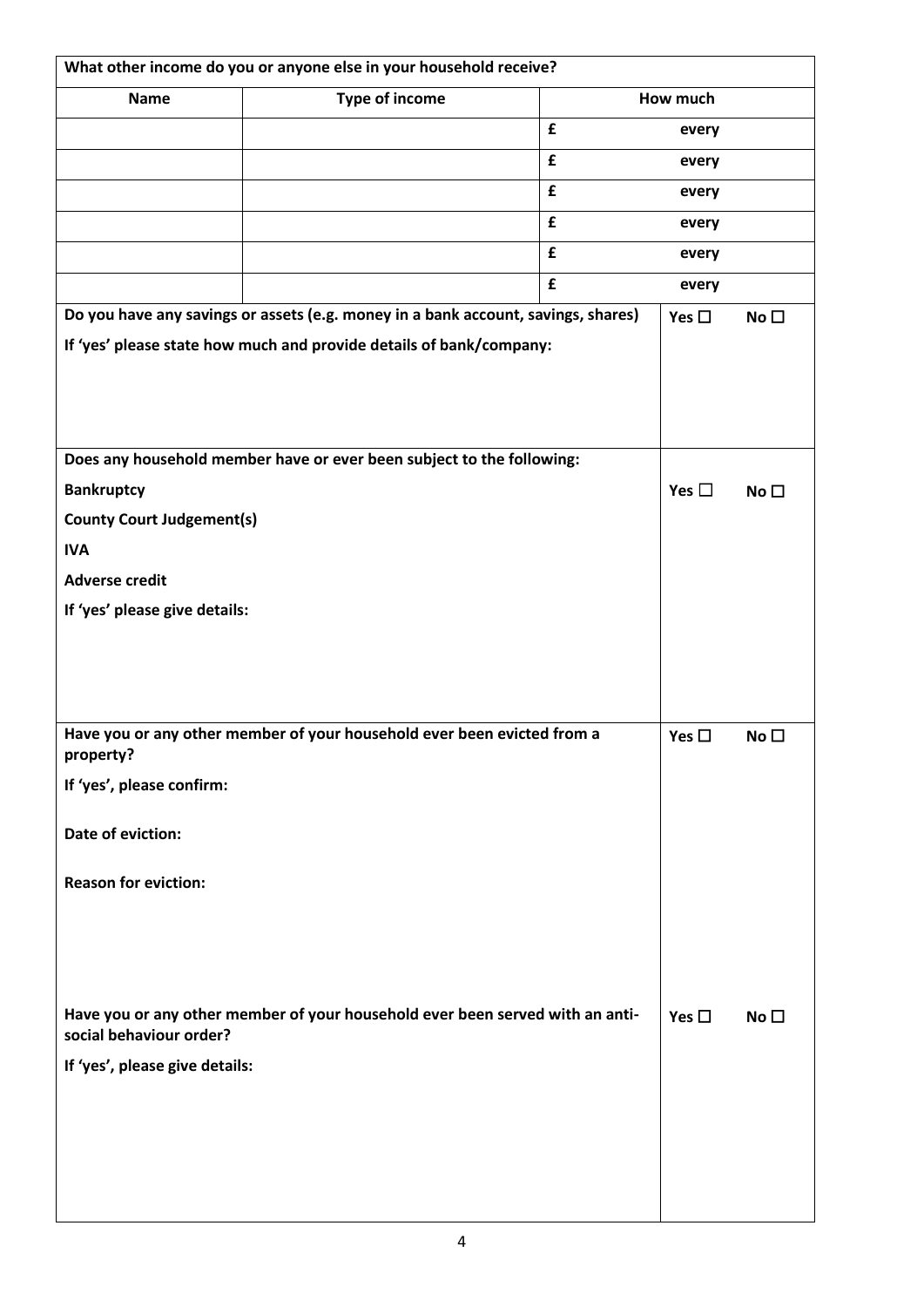| Do you, or any member of your household have any criminal convictions?                                                                                                | Yes $\square$ | No <sub>1</sub> |
|-----------------------------------------------------------------------------------------------------------------------------------------------------------------------|---------------|-----------------|
| If 'yes', please confirm:                                                                                                                                             |               |                 |
| Who has the conviction:                                                                                                                                               |               |                 |
| Details of the conviction(s):                                                                                                                                         |               |                 |
|                                                                                                                                                                       |               |                 |
| Date(s) of conviction(s):                                                                                                                                             |               |                 |
|                                                                                                                                                                       |               |                 |
| Are you or any member of your household monitored by Multi Agency Protection<br><b>Panel Arrangement (MAPPA)?</b>                                                     | Yes $\square$ | No <sub>1</sub> |
| If 'yes', who:                                                                                                                                                        |               |                 |
|                                                                                                                                                                       |               |                 |
| Are you or any member of your household on the Sex Offenders Register?<br>If 'yes', who:                                                                              | Yes $\square$ | No <sub>1</sub> |
|                                                                                                                                                                       |               |                 |
| Will the name remain on the Sex Offenders Register indefinitely?                                                                                                      | Yes $\square$ | No $\square$    |
| If 'no', please state when the name will be removed:                                                                                                                  |               |                 |
| Are all members of the household British?                                                                                                                             | Yes $\square$ | No <sub>1</sub> |
| If 'no' please give details of nationality and immigration status:                                                                                                    |               |                 |
|                                                                                                                                                                       |               |                 |
|                                                                                                                                                                       |               |                 |
|                                                                                                                                                                       |               |                 |
|                                                                                                                                                                       |               |                 |
|                                                                                                                                                                       |               |                 |
|                                                                                                                                                                       |               |                 |
| Please note, all household members aged 18 and over will be required to provide<br>identification prior to the start of a tenancy to complete 'Right to Rent' checks. |               |                 |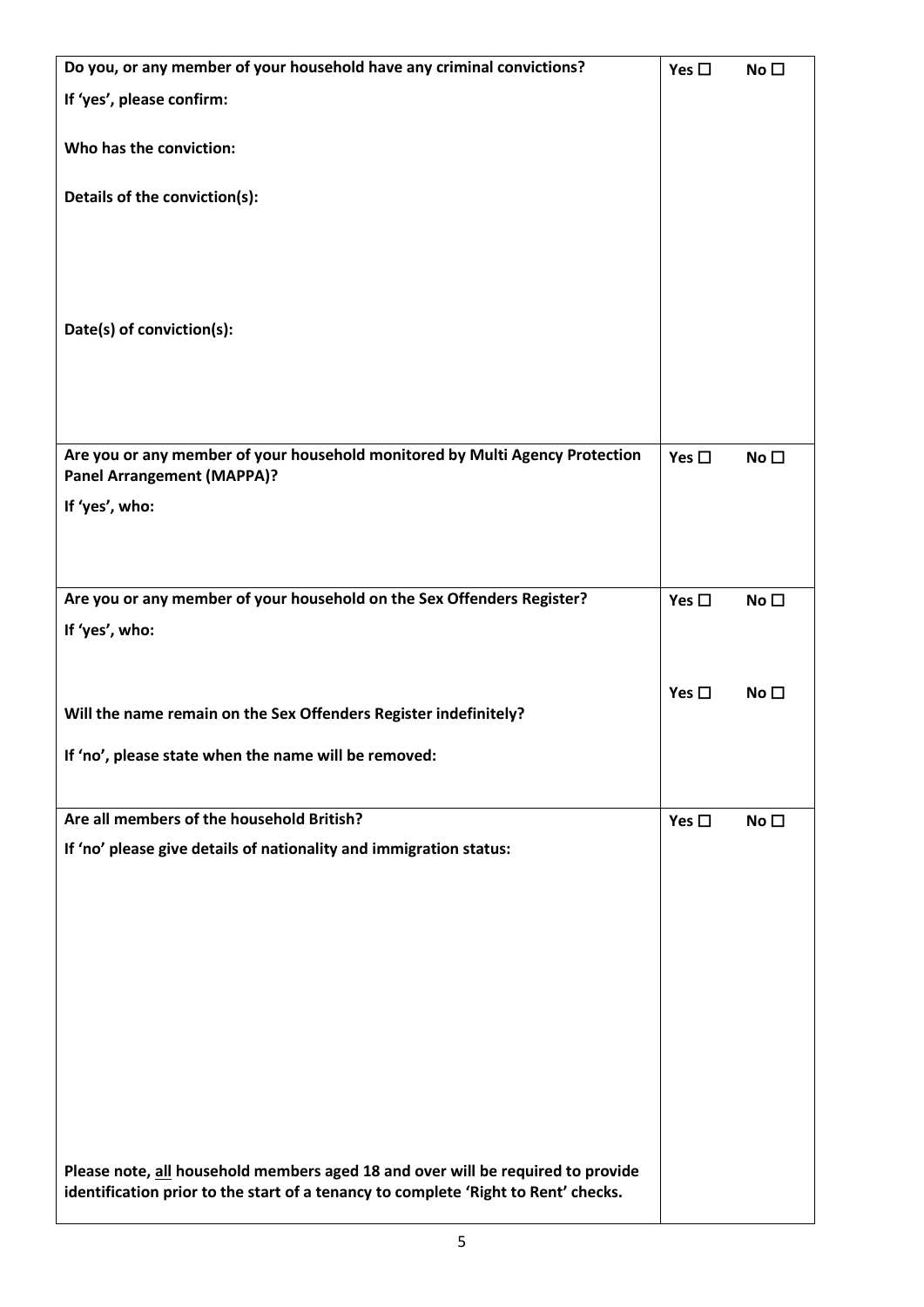Declaration to be completed by the applicant(s):

**I/we confirm that the information provided is correct and understand that any false information given will result in the application being cancelled.** 

| <b>Full name:</b> | Signature: | Date: |
|-------------------|------------|-------|
| <b>Full name:</b> | Signature: | Date: |

Consent to be completed by the applicant(s) and any member of the household over the age of 13 (please note that you have the right to withdraw this consent at any time by contacting Appletree Property Lettings Limited, but this may affect your application):

**I/we hereby consent to Appletree Property Lettings Limited processing our personal data as set out above in the administration of this application. I/we confirm that I/we have read the privacy notice on pages 8 – 11 of this form and understand that I/we can contact Appletree Property Lettings Ltd with any queries and concerns about the use of my personal data.** 

| $\Box$ ] (please tick)<br><b>Full name:</b>           | Signature: | Date: |
|-------------------------------------------------------|------------|-------|
| $\Box$ ] (please tick)                                | Signature: | Date: |
| <b>Full name:</b>                                     |            |       |
| $\Box$ ] (please tick)<br><b>Full name:</b>           | Signature: | Date: |
| ] (please tick)<br>П.<br><b>Full name:</b>            | Signature: | Date: |
| ]] (please tick)<br>П.<br><b>Full name:</b>           | Signature: | Date: |
| ]] (please tick)<br>$\mathbf{I}$<br><b>Full name:</b> | Signature: | Date: |

**Please return this completed form marked 'private & confidential' to Appletree Property Lettings Limited by: Post: Appletree Court, Beaulieu Road, Lyndhurst, Hants, SO43 7PA or**

 **Email: [contact@appletreelettings.co.uk](mailto:contact@appletreelettings.co.uk)** 

**Please visit our website[: www.appletreelettings.co.uk](http://www.appletreelettings.co.uk/) for more information about the application process.**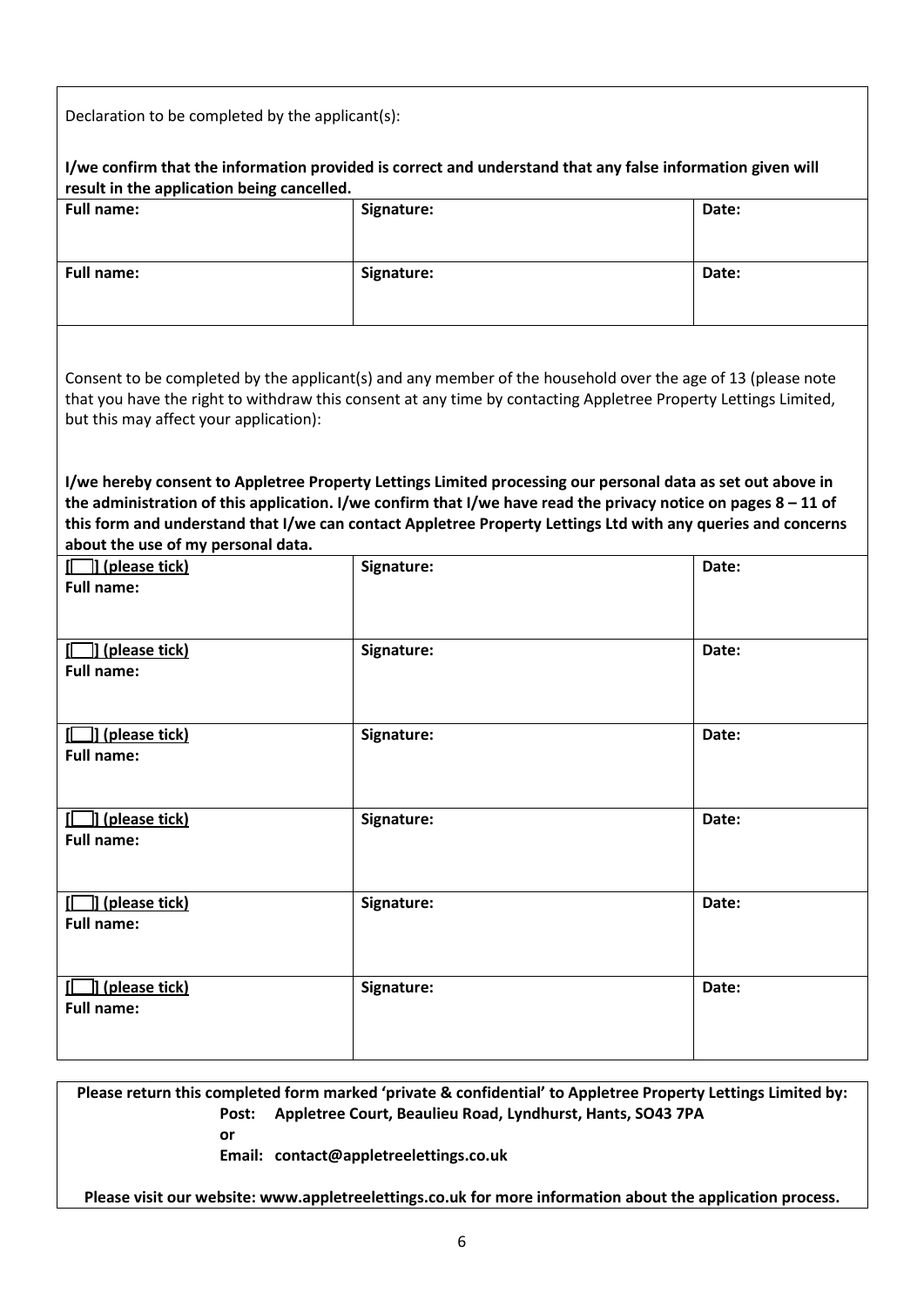Office use only:

Application number:

Progress: Retain / Destruct Date:

Notes: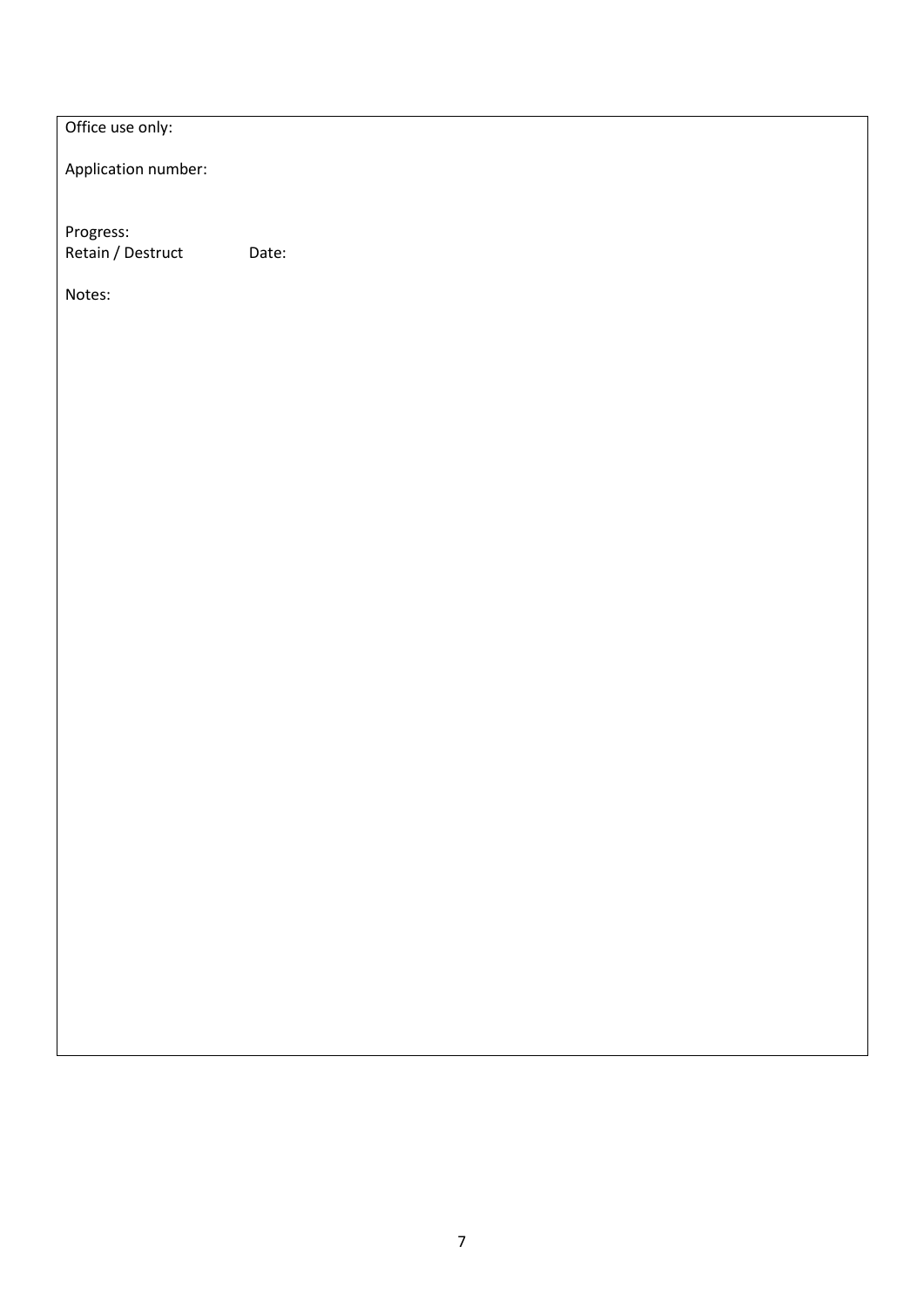

# **Privacy Notice (Fair Processing Notice)**

Appletree Property Lettings Ltd take the issue of security and data protection very seriously and adheres to guidelines published in the General Data Protection Regulation and Data Protection Act 2018.

This privacy notice aims to give you information on how we collect and process your personal data, key contact information and your rights in respect of your personal data.

### **Who are we?**

Appletree Property Lettings Ltd (reg no.11806521) is a subsidiary of Appletree Property Holdings Ltd (reg no.11803942), a company controlled by New Forest District Council.

We are registered as a Data Controller with the Information Commissioner's Office under registration number ZA552253 and we are the data controller of any personal data that you provide to us.

We can be contacted at:

Address: Appletree Property Lettings Limited, Appletree Court, Beaulieu Road, Lyndhurst, Hampshire, SO43 7PA.

Telephone number: 02380 285564

Email: contact@appletreelettings.co.uk

If you have any questions relating to this privacy notice or our privacy practices in general please contact the Property Manager of Appletree Property Lettings Limited using the above contact details or our Data Protection Officer at the above address or email: data.protection@nfdc.gov.uk

## **How we collect information from you and what information we collect**

We collect information about you:

- From your application for a tenancy
- From credit check agencies
- From persons or organisations providing references

We collect the following information about you:

- Applicants / tenants and household members: Name, e-mail address, telephone number, date of birth, address (including any previous addresses), marital status, National Insurance Number, nationality, next of kin;
- Emergency contact: name, email address, telephone number, address;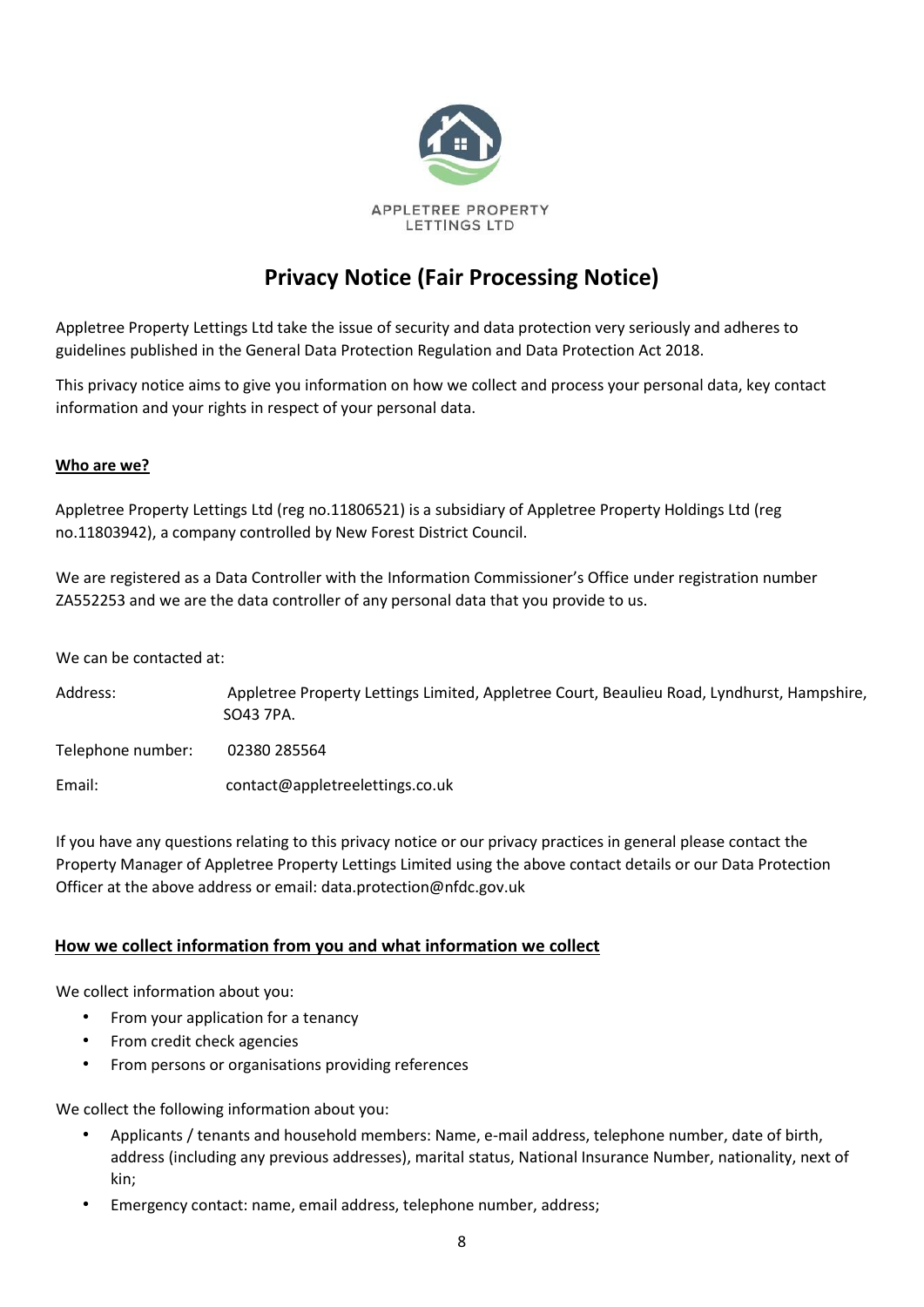- Guarantor: name, e-mail address, telephone number, date of birth, address (including any previous addresses), marital status, National Insurance Number, nationality, next of kin (if applicable);
- Property address; term, rent, deposit, utility and service responsibilities;
- The employment status of tenants and/or guarantors, address, contact details (including email, phone and fax numbers) of the employer/accountant, payroll numbers, length of employment, salary information (including any regular overtime or commission), and any other income received;
- Bank account details of the tenant, including account number and sort code, and any hire purchase/loan agreements/credit cards or store cards that you have;
- Any welfare benefits that you may be eligible for, or are currently on;
- Any criminal convictions.

## **Why we need this information about you and how it will be used**

We need your information to:

- Process and assess your application for a tenancy, to enter a tenancy with you and to administer your tenancy;
- Undertake and perform our obligations and duties to you in accordance with the terms of our contract with you;
- Check that the property is suitable for any medical requirements;
- Complete 'right to rent' checks, a legal obligation for landlords to asses if applicants are legally entitled to live in the UK;
- Complete financial checks to comply with money laundering legislation;
- Carry out due diligence on any prospective tenant and/or guarantor, including whether there is any money judgements against them, any history of bankruptcy or insolvency or any criminal convictions;
- Check past addresses to ensure that previous tenancies have been maintained satisfactorily;
- Enable us to supply you with the services and information which you have requested;
- Help you to manage your tenancy;
- Investigate any complaints you may make regarding your tenancy;
- Contact you or your next of kin in the event of an emergency;
- Analyse the information we collect so that we can administer, support, improve and develop our business and the services we offer;
- Contact you to send details of any changes to our suppliers which may affect you; and
- For all other purposes consistent with the proper performance of our operations and business.

# **Sharing of Your Information**

The information you provide to us will be treated as confidential and will only be processed by any third party acting on our behalf, within the UK.

We may disclose your information to third parties who act for us for the purposes set out in this notice or for purposes approved by you, including the following:

- To carry out due diligence on you as a prospective tenant/ guarantor, including but not limited to the carrying out of affordability checks, due diligence checks and the obtaining of references from relevant parties, whose data you have provided. This will include checks to determine any history of bankruptcy or insolvency;
- If repairs are required in the property you are living in, we will provide your name and contact details to contractors, so they can arrange access to the property.
- If you are unable to make payments under your tenancy, your information may be disclosed to any relevant party assisting in the recovery of this debt or the tracing of you as a tenant; and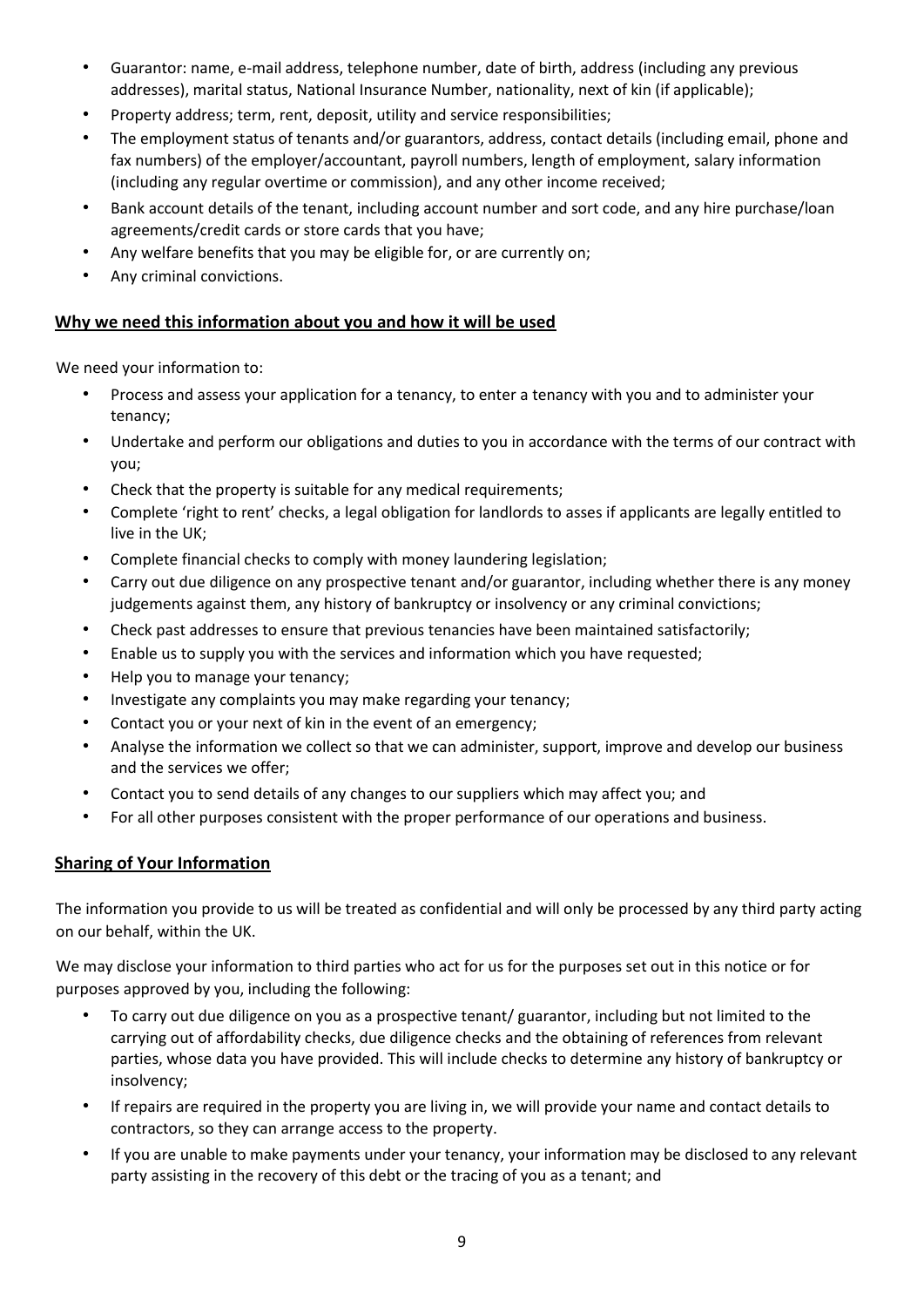• In the creation, renewal or termination of the tenancy, your information may be disclosed to the relevant local authority, tenancy deposit scheme administrator or service/utility provider.

Unless required to do so by law, we will not otherwise share, sell or distribute any of the information you provide to us without your consent.

## **Transfers outside the UK and Europe**

Your information will only be stored within the UK.

### **Security**

When you give us information, we take steps to make sure that your personal information is kept secure and safe. Appletree Property Lettings Limited use a password protected computer system, installed with Microsoft Office 365 cloud-based software and data storage. The servers for Microsoft Office 365 are all based within the UK. Any paper records containing data are kept in a locked cabinet, in a secure office environment.

### **How long we will keep your information**

We review our data retention periods regularly and will only hold your personal data for as long as is necessary for the relevant activity, or as required by law (we may be legally required to hold some types of information), or as set out in your tenancy agreement.

Appletree Property Lettings Ltd will retain and destruct records as per the following:

- If an applicant is not successful in applying for a tenancy, their data will be destroyed after 6 months (allowing a grace period in case of an appeal or complaint).
- If an applicant is successful in applying for a tenancy, data will be retained throughout the tenancy period and destroyed 12 months after the tenancy ends.

Disposal will be undertaken in a secure manner which is applicable to the nature of the record in all formats ensuring that all electronic backups of destroyed records are also destroyed.

Where litigation is contemplated or ongoing, any planned destruction of relevant records may be delayed until the litigation (including any appeal) is concluded.

#### **What are the lawful basis for processing your personal data?**

Generally the lawful basis for processing your information is where: -

- you have given consent
- you have entered into a contract with us
- it is necessary to perform our statutory duties
- it is necessary to protect someone in an emergency
- it is required by law
- it is necessary for employment purposes
- it is necessary for the establishment, exercise, or defence of legal claims
- you have made your information publicly available
- it is to the benefit of society as a whole
- it is necessary to protect public health
- it is necessary for archiving, research, or statistical purposes
- it is in the public interest to do so